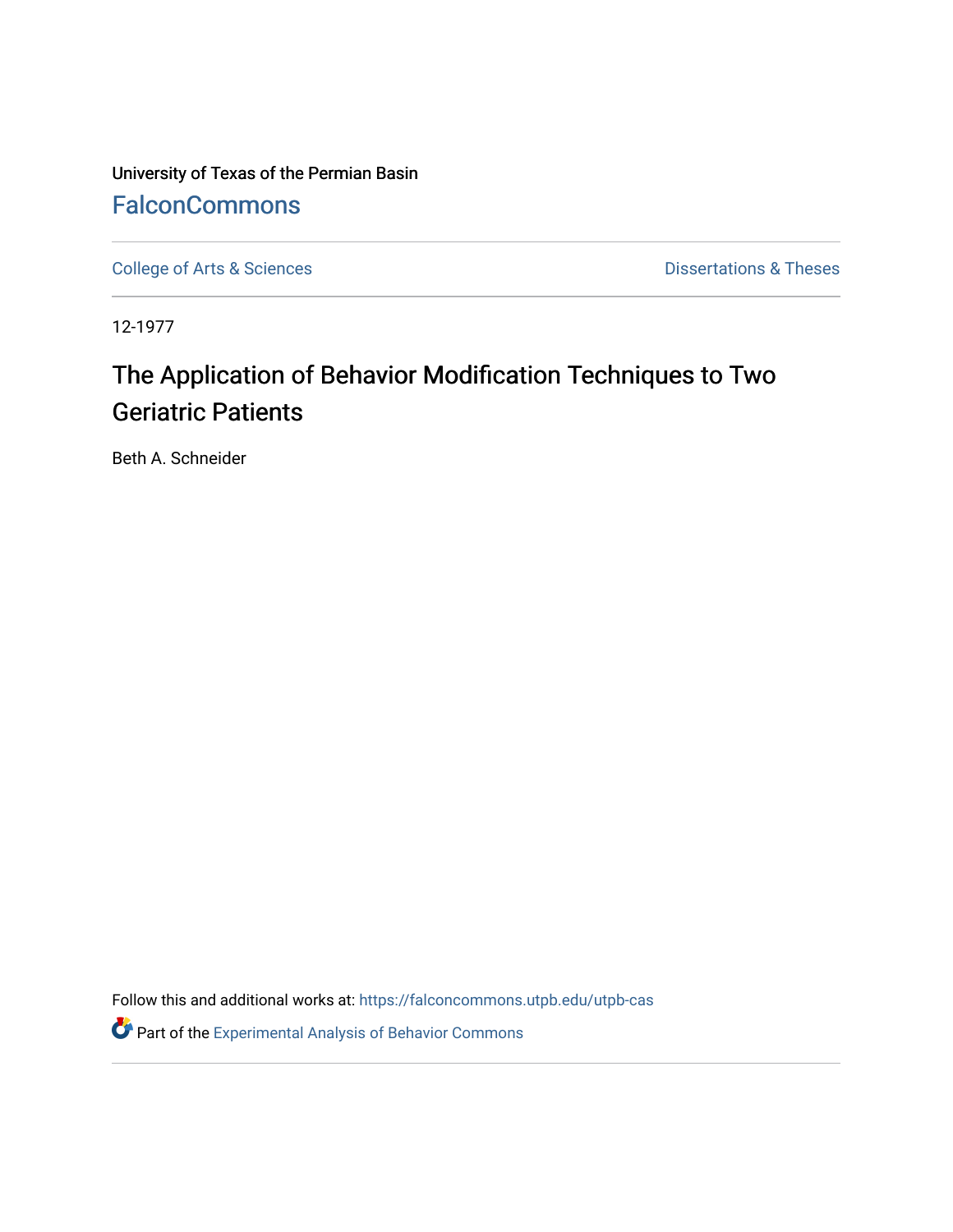| ो मध्य                                              | A A 099992                      |
|-----------------------------------------------------|---------------------------------|
| THE UNIVERSITY OF TEXAS OF THE PERMIAN BASIN        | BF                              |
|                                                     | 637                             |
|                                                     | .84                             |
| THE APPLICATION OF BEHAVIOR MODIFICATION TECHNIQUES | 536                             |
| TWO GERIATRIC PATIENTS<br>TO<br>$\bullet$           | 1977                            |
|                                                     | $\mathcal{C} \cdot \mathcal{C}$ |
|                                                     |                                 |

by

**CONTRACTOR** 

 $\mathbf{r}$ 

BETH A. SCHNEIDER, B.A.

RESEARCH PROJECT REPORT

Presented to the Faculty of Behavioral Science The University of Texas of the Permian Basin

in Partial Fulfillment

for the Degree of

MASTER OF ARTS

THE UNIVERSITY OF TEXAS OF THE PERMIAN BASIN

December, 1977

**tr.T. Permian Basin Library**